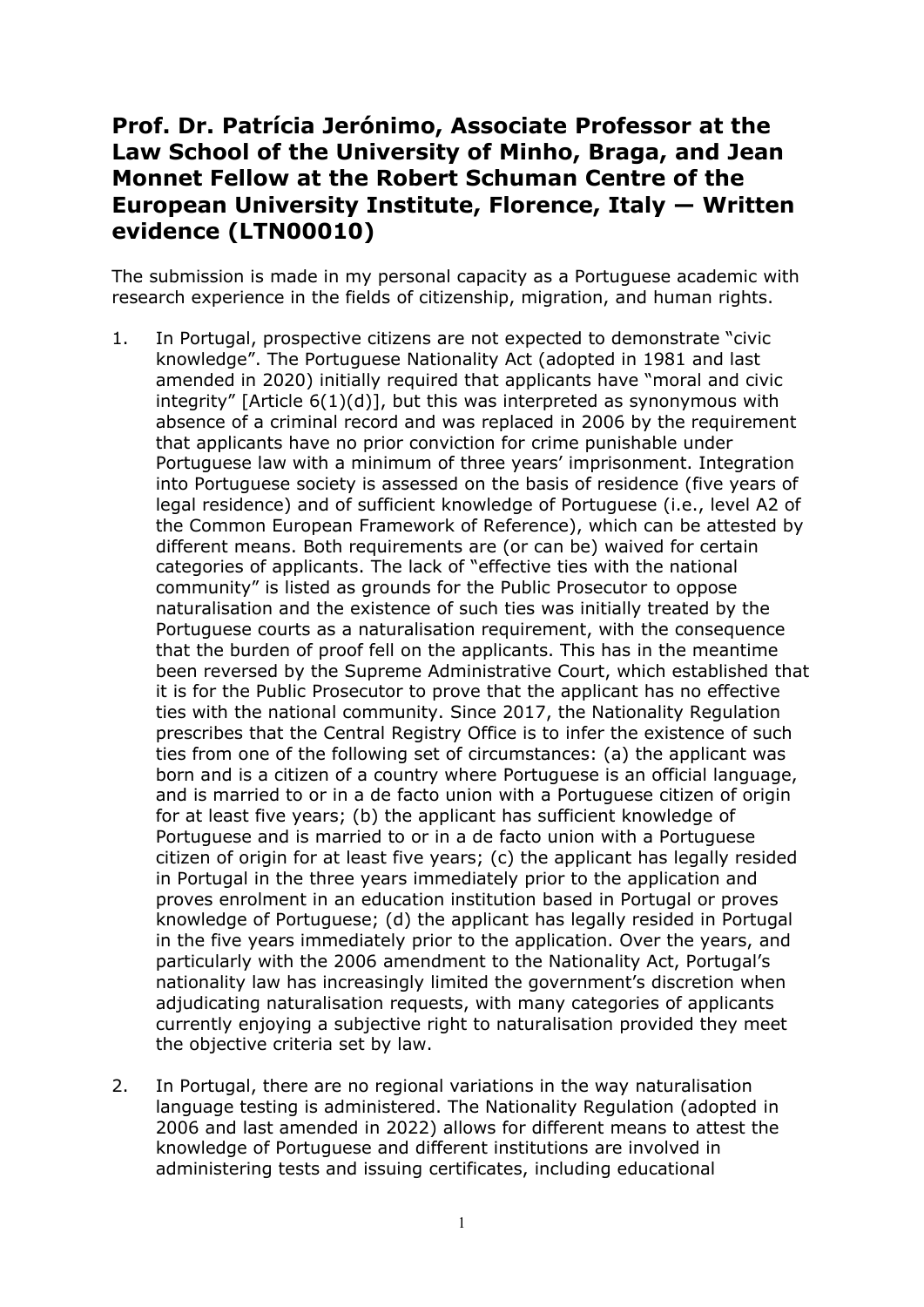institutions of the public-school network, centres accredited by the Camões Institute, and centres specialised in the evaluation of Portuguese as a Foreign Language accredited by the Ministry of Education. There is little to no public awareness about the way the naturalisation language testing is administered.

- 3. In Portugal, prospective citizens who are not exempted from the language requirement can attest their knowledge of Portuguese by several means, including exams administered by different institutions, as noted earlier. If the language test is the means used by the applicants to prove that they meet the language requirement, they will have to take the test as many times as necessary until they pass it. Success rates in the tests administered by centres specialised in the evaluation of Portuguese as a Foreign Language are high (around 90%), but there are cases of applicants who take the test as many as four times before they pass. As the law allows for several different ways to prove knowledge of Portuguese and the level of proficiency required is relatively low (A2), the overall system does not seem to be excessively cumbersome to prospective citizens.
- 4. In Portugal, prospective permanent residents are required to prove that they have a knowledge of "basic Portuguese", which also means a level A2 of the Common European Framework of Reference. The language tests administered by centres specialised in the evaluation of Portuguese as a Foreign Language are the same for prospective citizens and for prospective permanent residents. Similarly to the Nationality Regulation, the Immigration Regulation (adopted in 2007 and last amended in 2018) prescribes that the knowledge of basic Portuguese can be attested by different means, and even allows for the possibility of dispensing with language certificates altogether if the Border Agency official has no doubt that the applicant meets the language requirement. The 2018 amendment to the Nationality Act lowered the residence requirement for naturalisation from six to five years, making it the same as that which applies for a permanent residence permit. All other things being equal, it is now preferable to apply for citizenship than to apply for permanent residence status, which has resulted in a significant increase in naturalisation applications since 2018. For those with a permanent residence permit who wish to apply for naturalisation, the language certificate used to obtain the former can be re-used in the application for the latter.
- 5. Several categories of prospective citizens are (or may be) exempted from the language requirement: (a) children born in Portugal to foreign parents, under some circumstances related to the parents' residence status and the children's enrolment in school; (b) applicants who had Portuguese citizenship but lost it; (c) applicants who are considered to be descendants of Portuguese citizens of origin or members of communities of Portuguese descent; (d) foreigners who have rendered or may come to render relevant services to Portugal; and (e) descendants of Portuguese Sephardic Jews. Since the 2018 amendment to the Nationality Act, the knowledge of Portuguese is inferred for applicants who were born in and are citizens of a country where Portuguese is an official language. This means that Lusophone applicants (i.e., citizens of Angola, Brazil, Cape Verde, Guinea Bissau, Mozambique, São Tomé and Príncipe, and Timor-Leste), who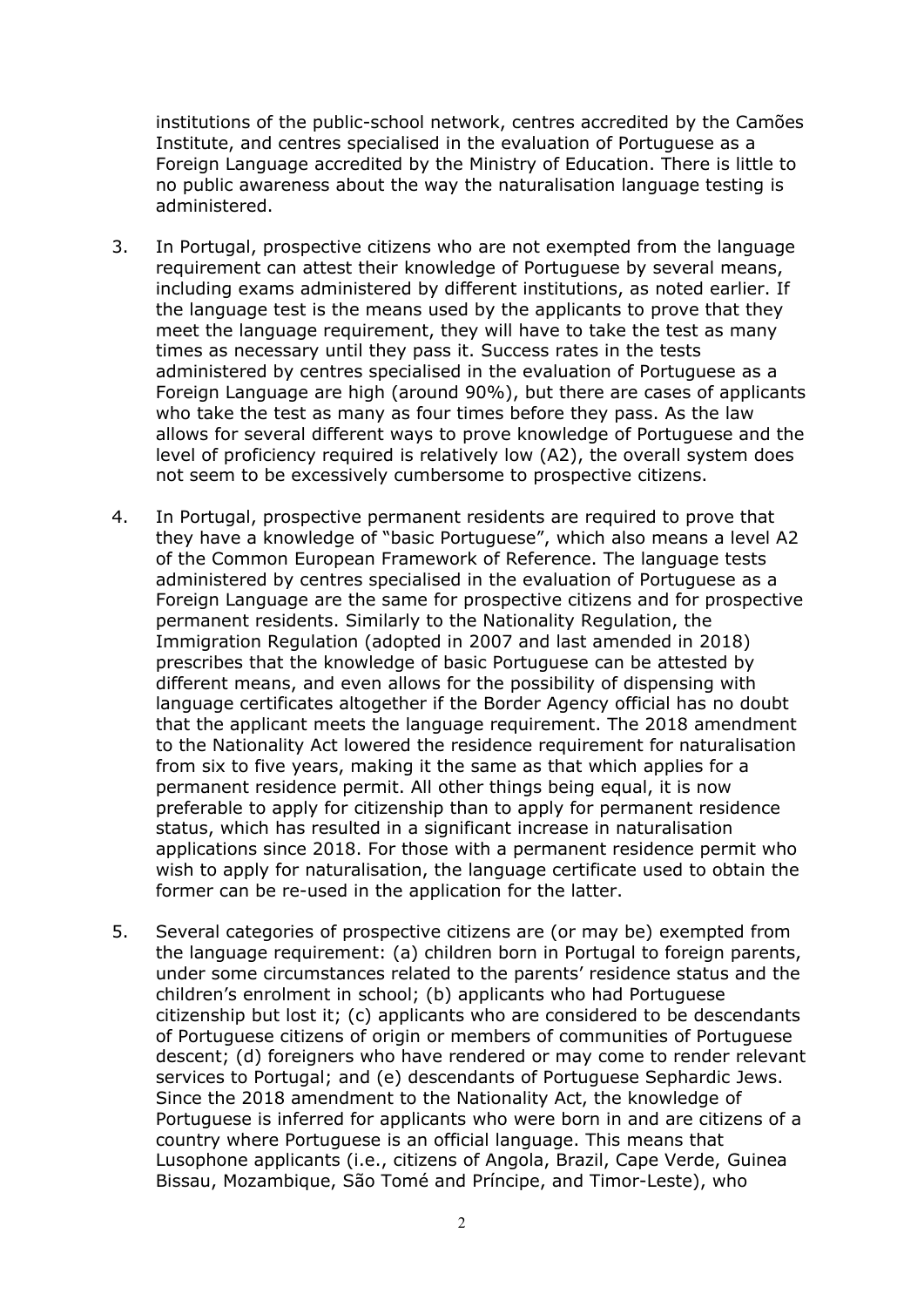continue to represent the largest share of foreign residents in Portugal, are no longer required to take the language test or submit a school or training certificate to prove that they meet the language requirement for naturalisation.

- 6. Immigration and access to Portuguese citizenship are not as heavily politicised in Portugal as they are in other European countries. Recent amendments to the Nationality Act have made access to Portuguese citizenship increasingly easy, while retaining the original safeguard that loss can only occur by means of renunciation. The special naturalisation track for descendants of Portuguese Sephardic Jews, introduced in 2013, has been criticised due to reports of fraud, but the lawmakers' response was to tighten the Nationality Regulation, to prevent irregularities, and not to remove or restrict the relevant provision in the Nationality Act. A proposal to amend the Nationality Act in a restrictive direction was advanced in 2021 by an extreme-right party but was quashed in Parliament. The failed proposal consisted mostly of the addition of new grounds for loss of citizenship. It did not touch upon the naturalisation requirements. While the increase in the number of naturalisations is reported in the media, there seems to be no social panic around the topic. There are as yet no public demands to restrict access to Portuguese citizenship by means of higher language requirements or the introduction of "civic knowledge" tests.
- 7. Seen from abroad, what is noteworthy about the Life in the UK test is how extensive it is, the range of subjects covered and the level of knowledge and detail about UK history and constitutional law that is demanded from prospective citizens. The online resources are helpful in training for the test, the test itself is relatively short (24 multiple-choice questions to complete in 45 minutes), the result is handed out immediately, and the passmark (75%) is high but not unreasonable. The test fee (£50) is reasonable by comparison with the language test fee in Portugal (€72) and, contrary to what happens in Portugal (where the language tests are only available at specific times in the year), the Life in the UK test is available throughout the year and applicants can retake the test soon after their failed attempt(s). Having done a practice test on the lifeintheuktests.co.uk website, it seems to me that the exercise is not exceedingly hard for someone who follows UK politics and society in the media and prepares for the test by studying the materials available online. It nevertheless requires preparation and resources that may be hard to come by for prospective citizens depending on their countries of origin. More importantly, I find that the quiz format and the type of subjects covered – names of landmarks, historical events, personalities, etc. - are not particularly useful in ascertaining whether or not the applicants have the "civic knowledge" required to become British citizens. I would add that to administer a citizenship test at all is hardly conducive to that determination and only works to unduly restrict access to citizenship.
- 8. Citizenship tests were introduced in several Western European countries in the early 2000s mostly as a response to social panics about the perceived threat of Islamic terrorism and Muslim immigrants' "unwillingness" to integrate in their host societies. In the Netherlands, for example, the citizenship tests were deliberately designed to underline the distance